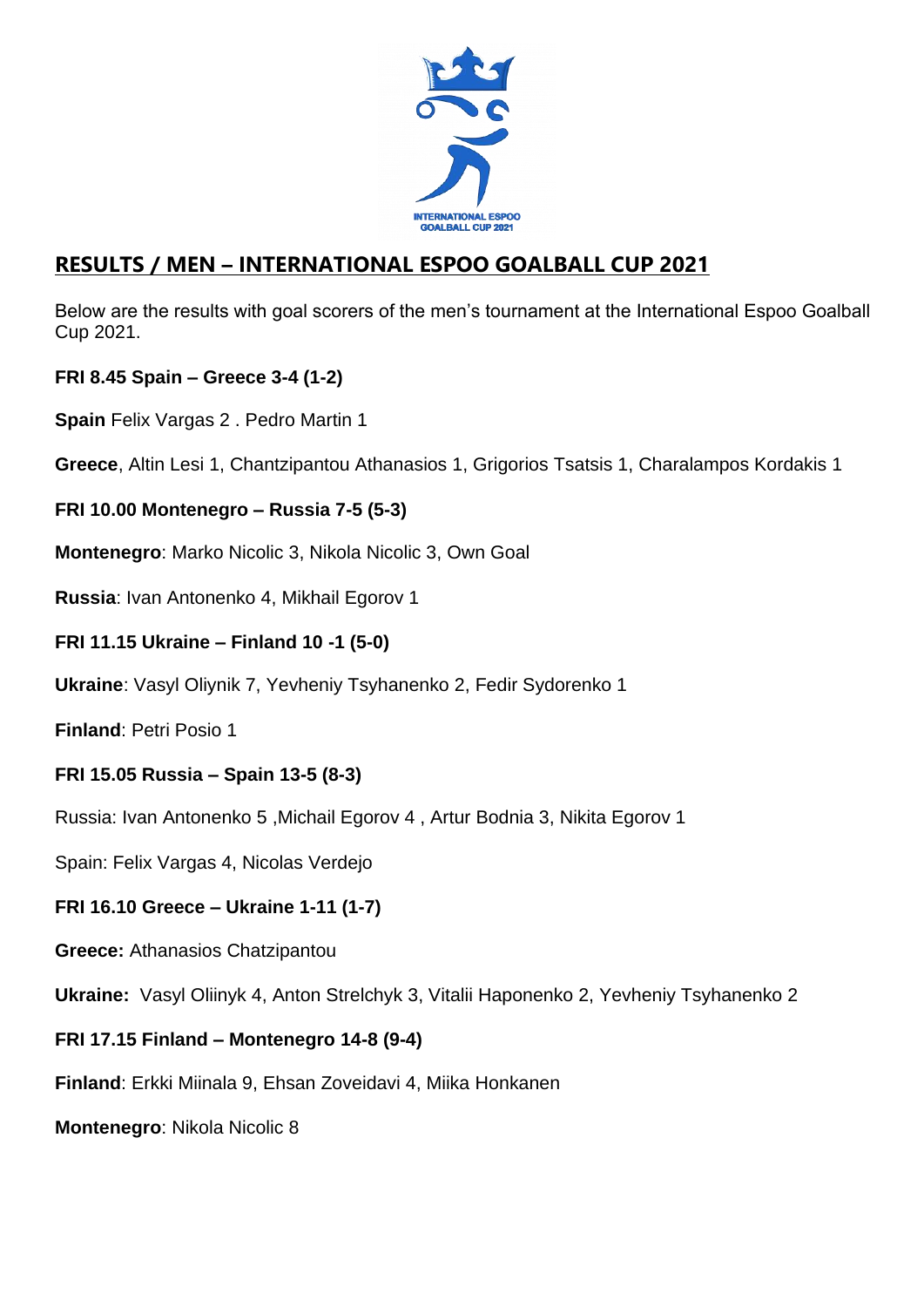

## **SAT 09.00 Greece – Montenegro 5-4 (1-2)**

**Greece:** Athanasios Chatzipantou 3, Altin Lesi 1, Charalampos Kordakis 1,

**Montenegro:** Nikola Nikolic 3, Marko Nicolic 1

### **SAT 10.00 Finland – Russia 10- 5 (4-3)**

**Finland:** Petri Posio 5, Ehsan Zoveidavi 3,Markus Tihumäki 1, Own Goal

**Russia:** Egorov Mikhail 3, Artur Bodnia 1, Alexey Sokolov 1

### **SAT 11.00 Ukraine – Spain 10-2(5-2)**

**Ukraine:** Vitalii Haponenko 3, Yevheniy Tsyhanenko 3, Anton Strelchyk 2, Vasyl Oliinyk 2

**Spain:** Nicolas Verdejo 2

#### **SAT 14.00 Finland – Greece 9-8 (5-3)**

**Finland:** Erkki Miinala 5, Ehsan Zoveidavi 4

**Greece:** Athanasios Chatzipantou 4, Altin Lesi 3, Charalampos Kordakis 1

## **SAT 15.00 Spain – Montenegro 2-8 (1-4)**

**Spain:** Felix Vargas 1, Nicolas Verdejo 1

**Montenegro:** Nikola Nikolic 6, Marko Nikolic 2

#### **SAT 16.00 Russia – Ukraine 4-12 (3-8)**

Russia: Mikhail Egorov 2, Artur Bodnia 1, Ivan Antonenko 1

Ukraine: Yevheniy Tsyhanenko 6 , Vasyl Oliinyk 6

#### **SAT 19.00 Spain – Finland 5-13 (3-5)**

**Spain:** Felix Vargas 4, Nicolas Verdejo 1

**Finland:** Petri Posio 8, Markus Tihumäki 4, Miika Honkanen 1